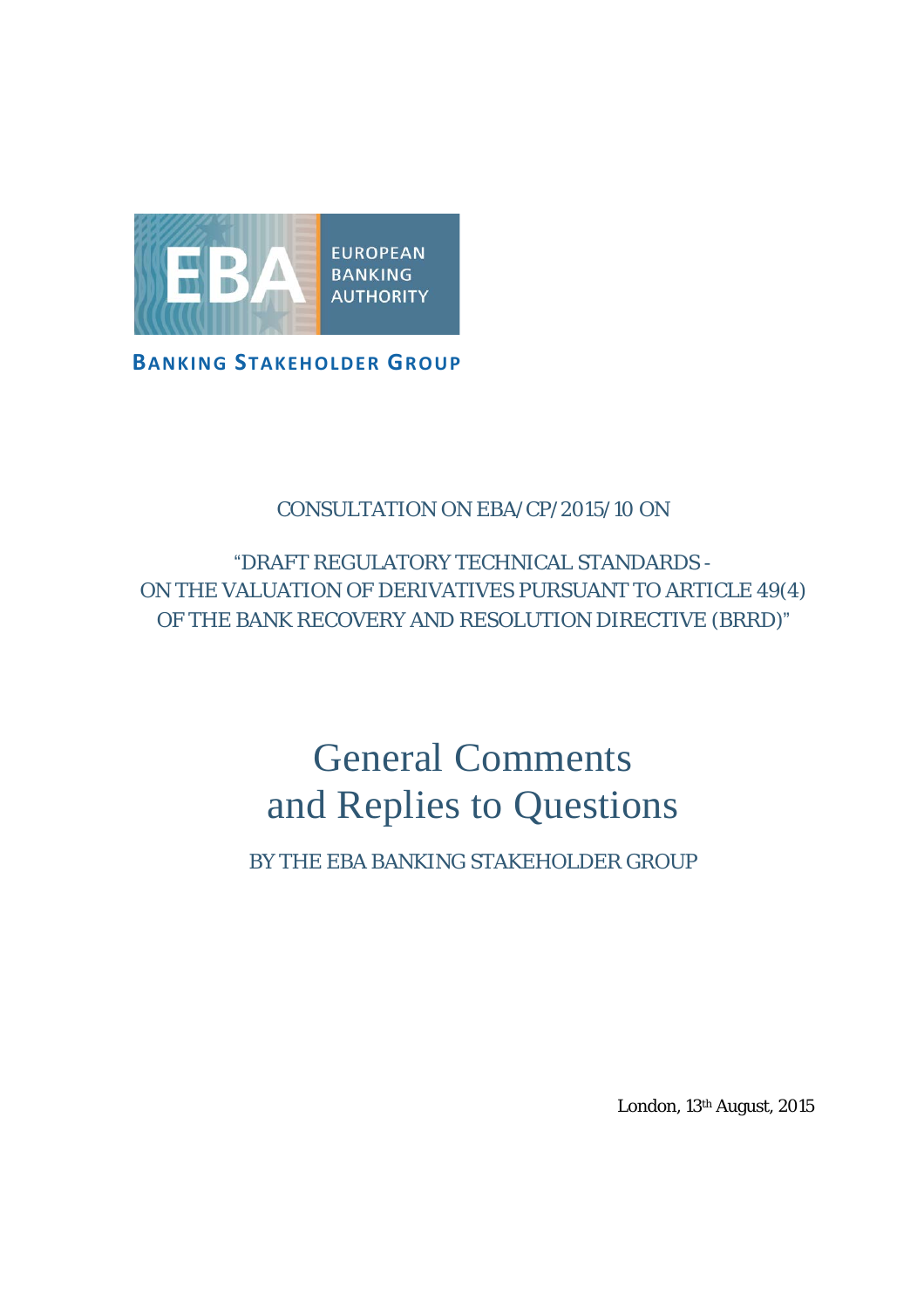

## Foreword

The EBA Banking Stakeholder Group ("BSG") welcomes the opportunity to comment on the Consultation Paper EBA/CP/2015/10 "Draft Regulatory Technical Standards – On the valuation of derivatives pursuant to Article 49(4) of the Bank Recovery and Resolution Directive (BRRD)".

This response has been prepared on the basis of comments circulated and shared among the BSG members and the BSG's Technical Working Group on Recovery Resolution and Systemic Issues.

The BSG supports the initiative of setting procedures for the valuation of derivatives contracts in case of resolution, providing the resolution authorities with the tools to find a provisional and a final valuation that helps in the decision making process of write down or convert the liabilities from derivatives.

This response outlines some general comments by the BSG, as well as our answer to the questions indicated in the Consultation Paper.

## General comments

The BSG welcomes this consultation on the EBA's proposed RTS "On the valuation of derivatives pursuant to Article 49(4) of the Bank and Resolution Directive". The goal of this RTS is to complement the rest of the developments required by the BRRD to help the resolution authorities in the first stages of the resolution process, and particularly in the decision to write down or convert the liabilities from netting derivatives contracts in the entity under resolution.

In our comments, there are three main points that we suggest the EBA should consider in the final RTS:

1) The problem of OTC derivatives. As long as there is the possibility of finding a market for some of them, their values have to be calculated using valuation techniques by the independent valuer (that could be based on the internal model used by the entity). In such cases, as well as in the cases where the market becomes illiquid or so narrow that the prices are not representative, some guidance should be provided to help in the determination of relevant values (for instance, in the form of a hierarchy of variables to be used in the estimations).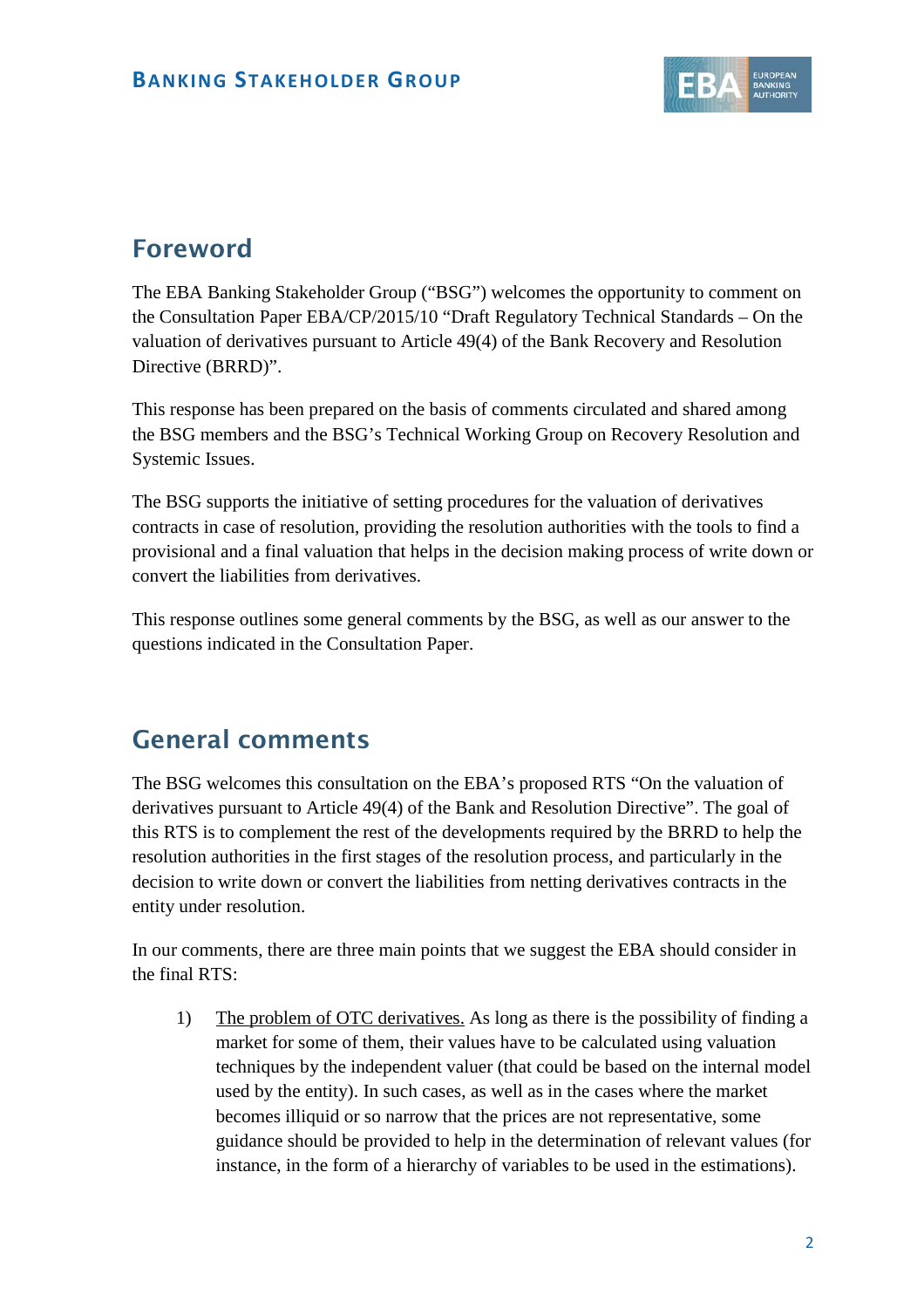

- 2) The close interrelation between resolution authority and the independent valuer. For the valuer, this is not a traditional engagement that ends by delivering a valuation report. In lieu of that, the valuer is a continuous provider of information and valuations to the resolution authority that must update the valuation made as frequently as needed by the resolution authority for decision-making purposes. In this role, the valuer becomes more and more dependent on the information required by the authority and, therefore, less and less independent. This would be the tribute to pay for the expected efficiency in the resolution process and, particularly, in the decision to write down or convert the liabilities from derivatives contracts after netting.
- 3) The possibility of litigations or claims against the valuations accepted by the resolution authority under the no-creditor-worse-off principle. The appropriate trade-off between the amount of information needed and the required swift decision is sometimes hard to achieve. The treatment of some counterparties with claims that are difficult to assess, including the possibility to review the estimations one or more times and the subjectivity of the corresponding amounts, could raise problems for the resolution authority. In the process described across the RTS a particular focus should be placed on providing the resolution authority with tools to make appropriate decisions and then to justify them. In this regard, the RTS provides for the necessary procedure to compare the potential destruction in value with the potentially obtainable amount of the derivative contract. As a matter of fact, such a decision will always be based on provisional valuations. As the recent discussion raised by rating agencies has shown, a decision to close-out a derivative contract will most likely only be taken if a serious net (bail-inable) benefit can be expected from the close-out. This should provide enough justification for taking either decision.

What follows are the responses to the questions raised in the RTS Draft along with some reflections made by the BSG in order to discuss the limitations and implications of the approach.

## Replies to Questions

**Question 1: Do you agree with the definitions above? Do you consider it necessary to specify some of them further and, in particular, the definitions of "commercially reasonable replacement trades" and "unpaid amounts"?**

Most definitions are based on the text of EU Regulations or Directives. Regarding the two definitions cited in the Question, the "unpaid amounts" definition reflects the sum due to cancelling the derivative transaction in its entirety. The "commercially reasonable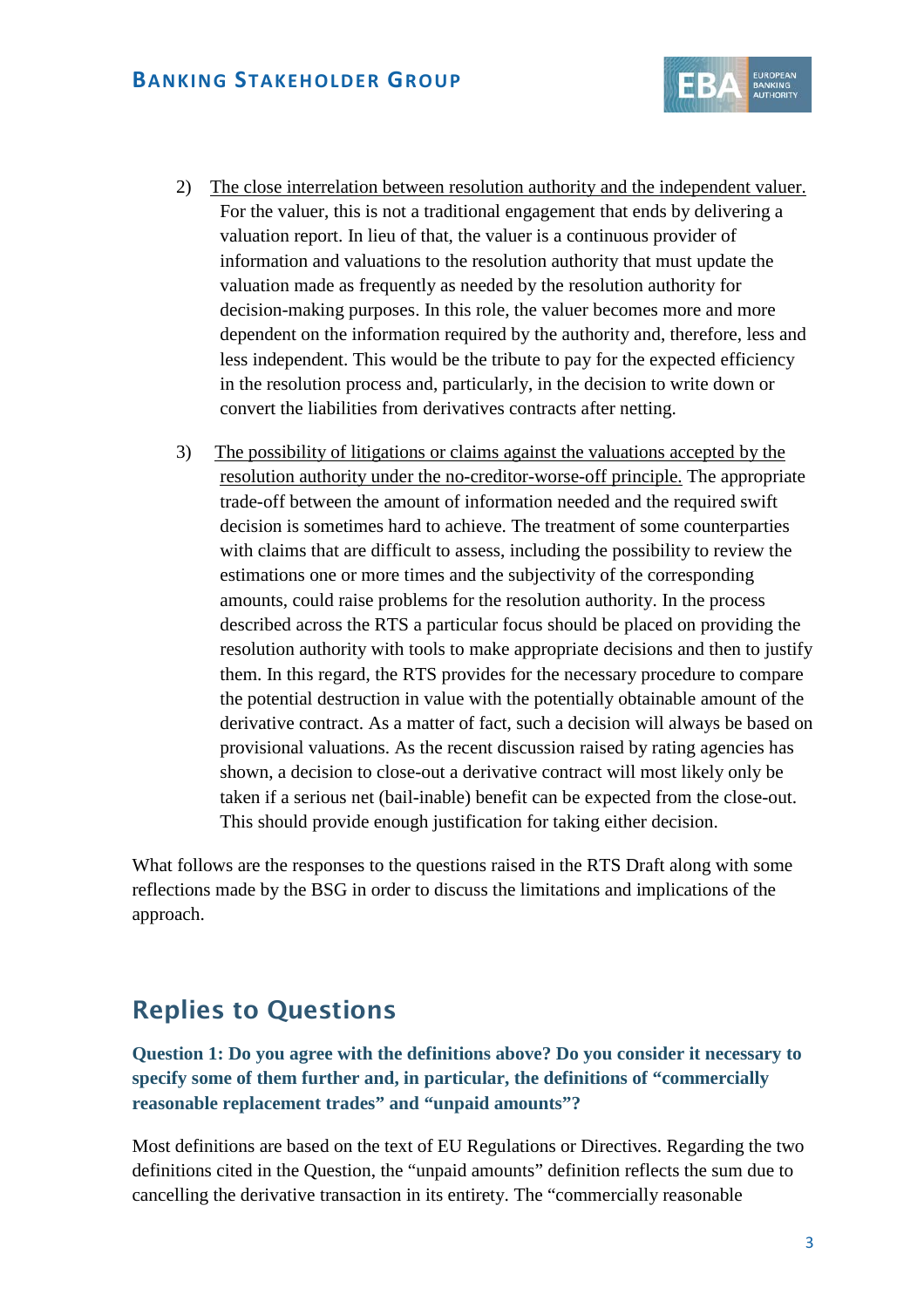

replacement trades" definition is a description of the ideal market situation in which the valuer makes the valuation.

However, "Unpaid Amounts" do not include amounts in respect of interest or compensation accrued during the period from the date on which the relevant payment or delivery obligations fell due through to the relevant close-out date. This should be considered in the final draft.

Regarding, the "Commercially reasonable replacement trade" definition, in our view requiring the counterparty to have made *best efforts* to obtain *best value for money* in order for the replacement trade to be considered commercially reasonable, sets too high a standard. It would be interesting to set a practical rule in order to make this easy determination easy, for instance requiring at least two different offers from dealers.

#### **Question 2: Should the deadline given by the resolution authority to the counterparty be further framed? If yes, explain why and how? Does this drafting allow the resolution authority to conclude resolution actions in a sufficiently swift manner?**

No: the resolution authority must have the possibility to decide but it should consider the difficulty of valuing some derivatives contracts as structured transactions. The provisions of Article 2.2 are applicable to counterparties that are not CCPs. In those cases, setting deadlines is desirable because there is no guarantee that such counterparties have implemented valuation procedures, in the way that CCPs must do.

The resolution authority, having in mind the particular characteristics of the counterparty, is the agency that must decide on deadlines. It is desirable that such decisions are aligned broadly with common market practice as established under ISDA Master Agreement which is also accommodating for adjustments made under the relevant market conditions / operational considerations.

**Question 3. This valuation principle is intended to be aligned with the common market practice that recognises replacement costs in an early termination event, whilst giving certainty to the resolution authority on the methodology to be followed. Do you agree that this valuation principle would result in a fair valuation for the closed-out netting set and as such avoid a breach, from the counterparty's perspective, of the no-creditor-worse-off principle?**

Yes. The valuation principle establishes that the derivative value is equivalent to the expected loss to the counterparty derived from the early settlement of the transaction. This valuation methodology is mainly conceived to meet the no-creditor-worse-off-principle.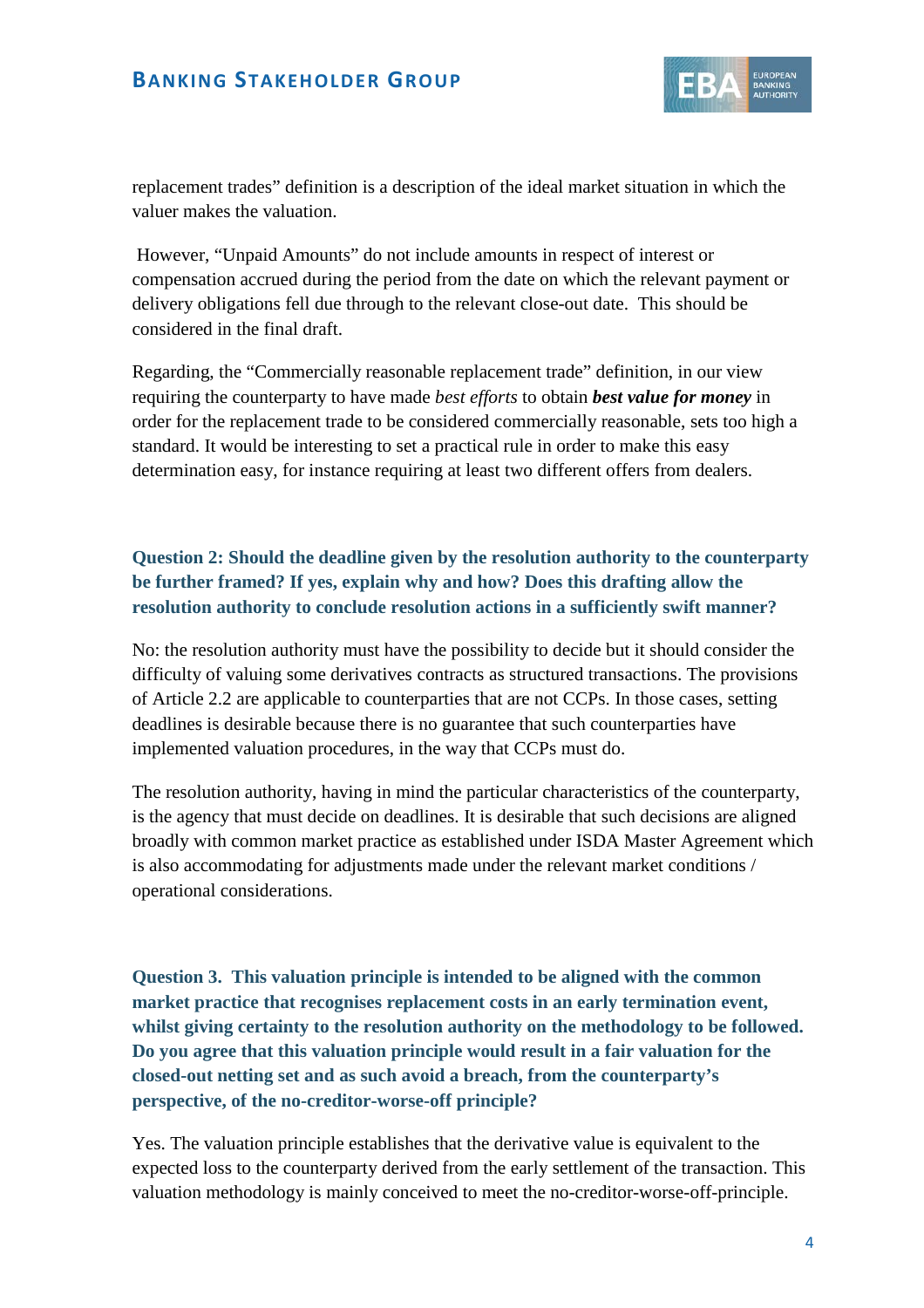

Nevertheless, the value of collateral previously transferred, and which is to be accounted for in the close-out calculation, should be clarified (particularly if there is an excess of collateral).

#### **Question 4. Do you agree with the preferential status given to commercially reasonable replacement trades? Should there be also a prioritisation among other sources of data?**

Yes: we agree with the priority of "actual" commercially-reasonable replacement trades, because this specification gives the possibility to the counterparty to send a notice of real market conditions and transactions. The valuer, after considering the validity of those replacement trades, should decide on final valuation either based on replacement trade prices or otherwise on market prices as described in Article 5.2.

**Question 5. Do you agree with the method described under paragraph 2 for the resolution authority to calculate the close-out amount? Is there a reason to believe that mid-market prices might not always be available no possible to derive from other data sources? And under which circumstances? In that case, what do you consider as an appropriate reference for calculating the close-out amount?**

Yes: the method in Article 5.2 is appropriate but only in the case that a current market exists for the derivatives concerned. Nevertheless, the RTS has also to consider also the case where the market is unable to set fair prices or the case where there is no market for such derivative.

For instance, the entity under resolution could be the main trader in a particular type of derivatives or it is probable that the market reduces or ceases its activity upon resolution of the entity concerned.

In other cases, the OTC derivative has been negotiated between the entity and the counterparty (not CCP) and there is no current market reference: that means the impossibility to value by using market prices.

In the case of intragroup transactions, the possibility to have derivatives of the types referred to in earlier paragraphs increases because the groups of companies design those specific derivatives for hedging some risks internally.

As an exception for such situations the valuer should be authorized to use valuation techniques that approach the behaviour of market participants in order to determine a fair value, using observable inputs and, if necessary, other assumptions that must be justified to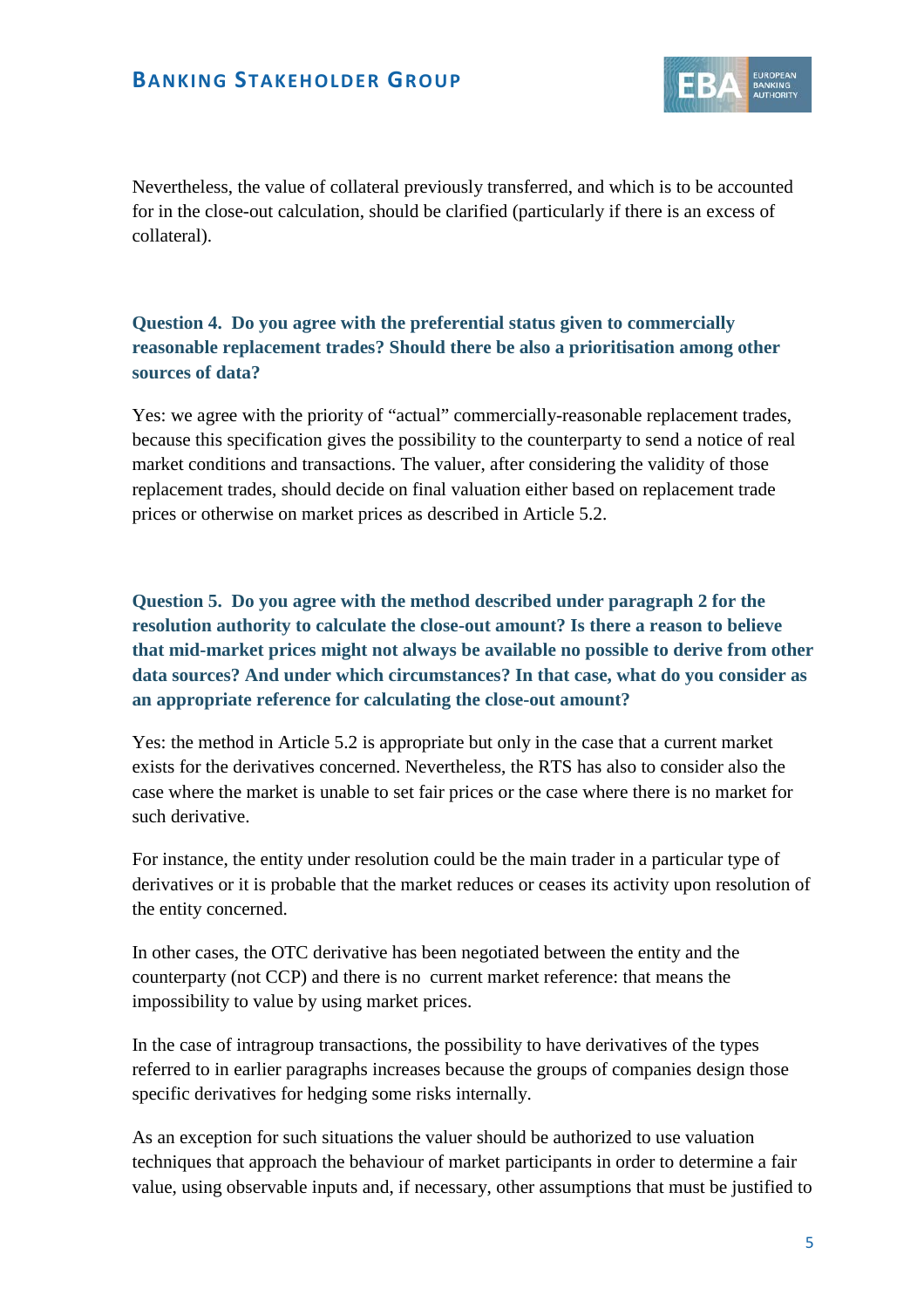

the resolution authority. To this alternative methodology, the provision of letter c) in order to reflect the size of the exposure and credit worthiness of the counterparty is also applicable.

Our suggestion is to incorporate a new point 5 or, alternatively, to complete the point 4 with a reference to the variables used by the valuer in valuation techniques, by requiring first the use of observable market variables and then unobservable variables or own assumptions. Such hierarchy of sources can help to produce more objective valuations.

On the other hand, in a termination event there could be other elements adding to replacement cost, such as funding/capital charges which could become particularly high. If this is the case, the valuer should take into account those charges as they suppose part of the replacement cost for the counterparty.

#### **Question 6. Should adjustments to the bid-offer spread, other than those specified under Article 6(4)(c), be considered?**

The correct reference in the Question is to Article  $5(2)(c)$ , not to  $6(4)(c)$  that does not exist.

For situations in which market prices are available, the adjustments described based on the bid-offer spread are fair. In the case of non-existence of market prices, when the valuer should determine the amounts using valuation techniques, such spread would be simulated according the special market conditions of the derivatives and the counterparties concerned. In any case, this article should try to avoid any form of market manipulation when determining the replacement trade.

**Question 7. Do you agree with the treatment of CCPs as laid down in this Article? Are the conditions laid down in this article compatible with a swift and efficient valuation of cleared derivatives within the context of a resolution process? Do you see any material risk that the treatment of CCPs, as laid down in this Article, could conflict with the requirements for a sound risk-management framework to deal with the default of a clearing member?**

Yes, we agree.

**Question 8. Article 7(1) is intended to be aligned with market practice in early termination events. Do you see a risk of increased market volatility on the first market day following the close-out notification, which could adversely affect the**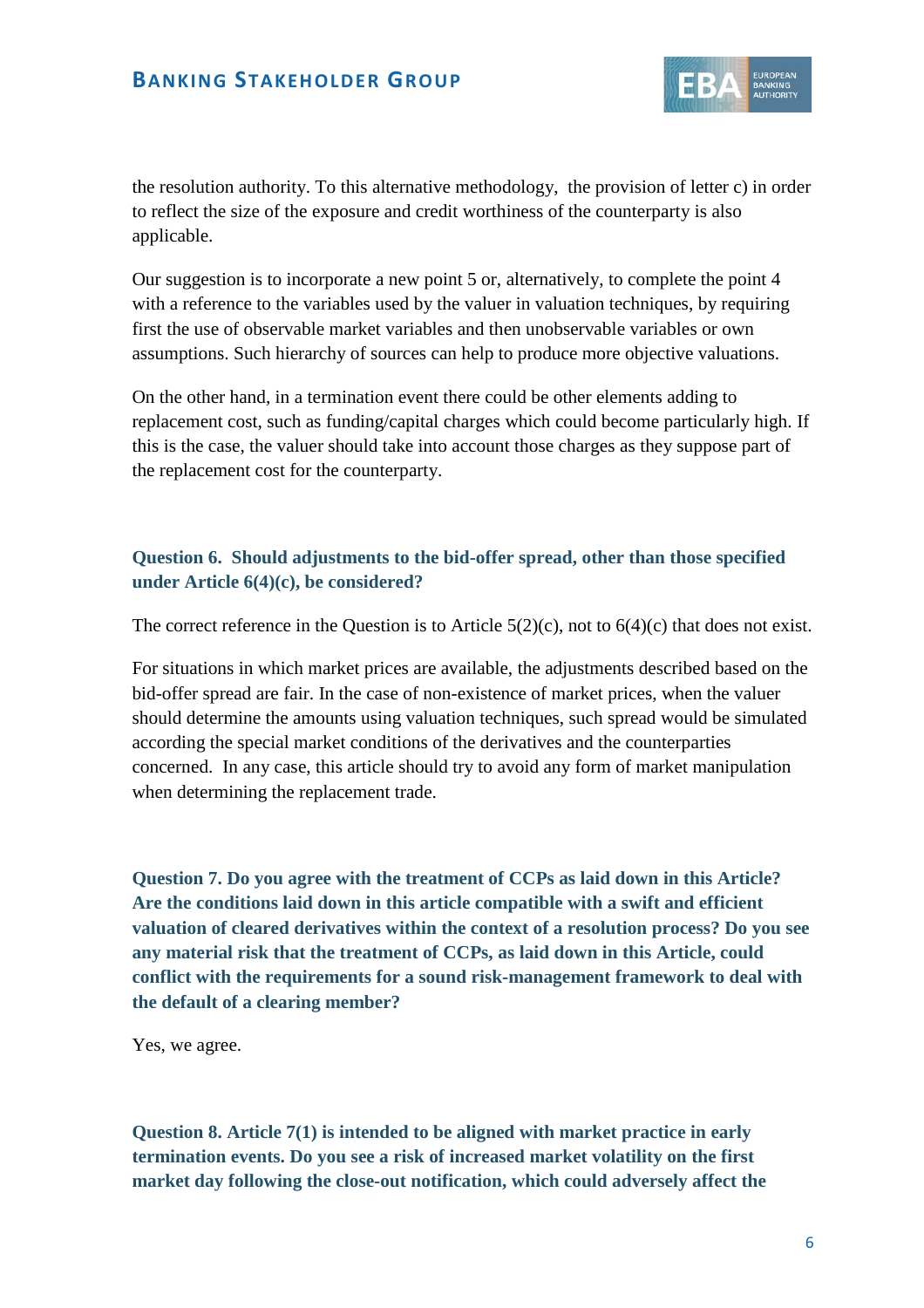

#### **termination value? Do you consider the notion of "commercially reasonable" date sufficiently self-evident or should it be further specified?**

The point in time specification in article 7.1 is sufficient. The increased volatility in market prices following the resolution decision is an effect, not the cause, of the resolution. From a methodological point of view, the volatility after the close-out date should not be included in the determination of value. Nevertheless, it is an argument for the counterparty in case of litigation.

**Question 9. As provided for under Article 7(2), the resolution authority will have the possibility to produce a valuation at a date or time earlier than the earliest commercially reasonable date as part of a provisional valuation carried out pursuant to Article 36(9) of the BRRD. This possibility is intended to allow for a swifter resolution process as resolution authorities will be able to apply the write-down and conversion powers on the basis of the early determination. As in all cases where taking resolution action based on a provisional valuation, resolution authorities will update their determination either as part of a subsequent provisional valuation or the final valuation. At that point they will either adjust the write down and conversion of creditors, provided they have previously made the necessary arrangements such as holding sufficient equity, or provide alternative compensation, if necessary, on the basis of the final valuation of difference in treatment pursuant to Article 74 of Directive 2014/59/EU. Do you consider this optional early determination appropriate, or do you consider that this option would unreasonably increase the risk of litigation or ex-post compensation according to Article 74 of the BRRD?**

The main commitment of the resolution authority is to carry out the resolution decisions as fast as possible, and particularly those decisions related to writing down or converting liabilities. As in each decision process, there should be a trade-off between relevant information (valuations as accurate as possible) and efficiency in decision making (to write down or convert derivatives liabilities).

By means of this early provisional valuation, the resolution authority can better consider the consequences of the resolution of the entity, and so the convenience and how to proceed with the write-down or conversion of the liabilities. As in other cases, a decision without information can lead to mistakes and having information but not to make a decision would produce inefficiency.

In summary, it is the resolution authority which must decide and the provisional valuation is the most interesting tool to make a decision. The valuer has to do the valuation and inform the resolution authority about the reliability of the estimates made. On the other hand, the resolution authority must decide if the provisional valuation is sufficient to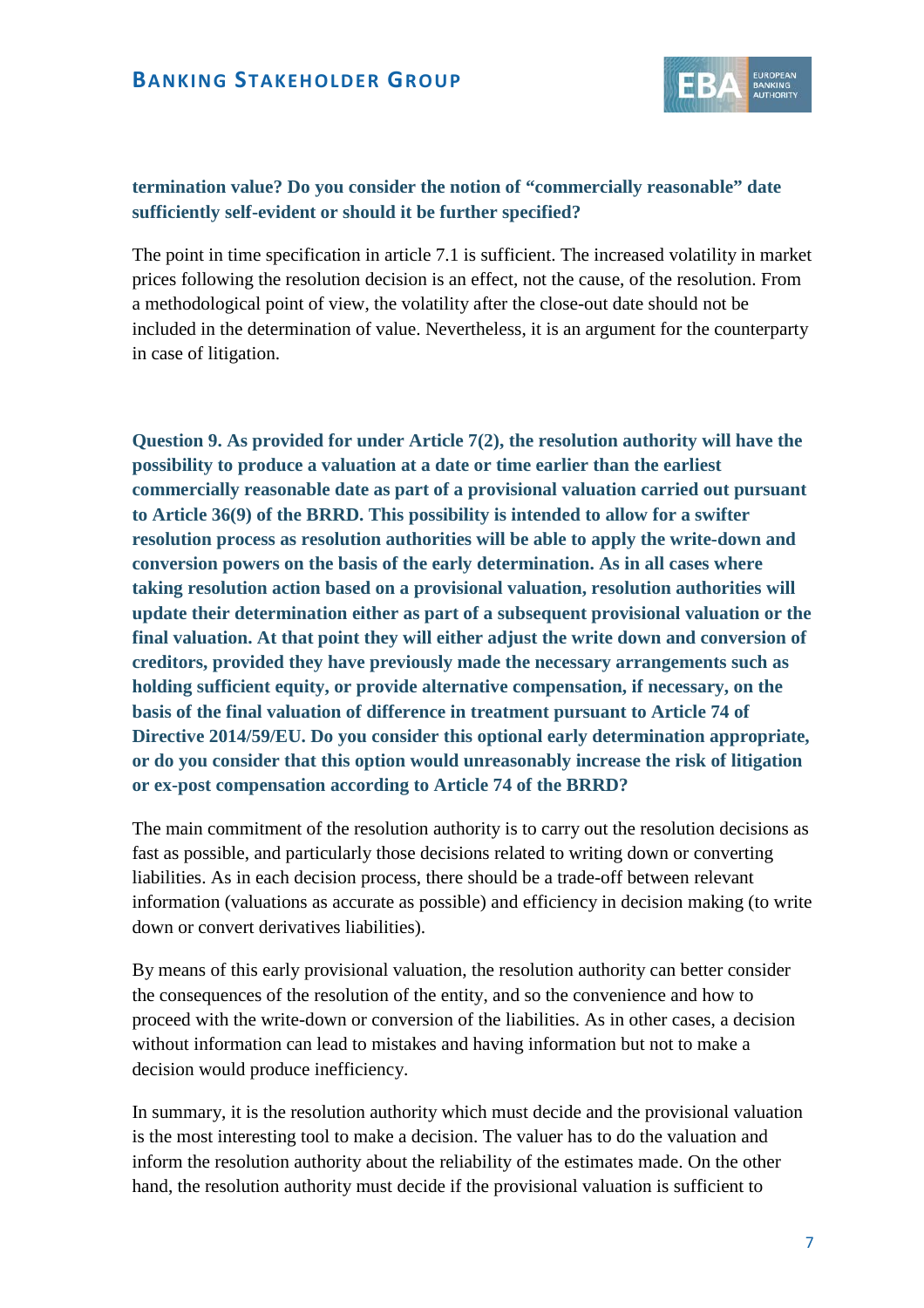

justify an early decision and, of course, could reconsider that decision after receiving any valuation update.

The communication in each one of the steps between independent valuer and resolution authority is essential to achieving the timeliness and the efficiency in all this process.

#### **Question 10. Alternatively, should resolution authorities always wait until there is pricing available in the market before producing their valuation and, therefore, wait until that date before applying the bail-in tool?**

No. While it is interesting to have market prices for a good valuation, to require in each case to wait for market prices would not be justified and would unduly constrain the resolution authority. As noted above, in some cases the market price would be non-existent or the market would disappear or become illiquid as a consequence of the resolution decision.

**Question 11. The possibility to produce an early determination is available also in relation to claims of a CCP. In this case, the final valuation will reflect the CCP claim as determined pursuant to Article 6, on the basis of the CCP default procedures if provided under the conditions of that Article. Do you consider it appropriate to also allow an early determination in relation to CCP claims?**

Yes: this early valuation is appropriate.

In general terms, the valuation from CCPs will come in due time and will be reliable. Under normal circumstances, the CCP claims would be determined without delay. Nevertheless, the early valuations made by the independent valuer could be valid information to design a decision process and to challenge the figures elaborated by the CCPs.

**Question 12. If so, do you consider that, with regard to CCP claims, resolution authorities should always be obliged to adjust the bail-in treatment of the CCP if and once the CCP provides its determination pursuant to Article 6? In that case, how do you assess the risk that the CCP determination process could hold back the finalisation of the bail-in process also for other claims? Alternatively, does the assessment of difference in treatment pursuant to Article 74 of the BRRD provide a sufficient safety net for CCPs?**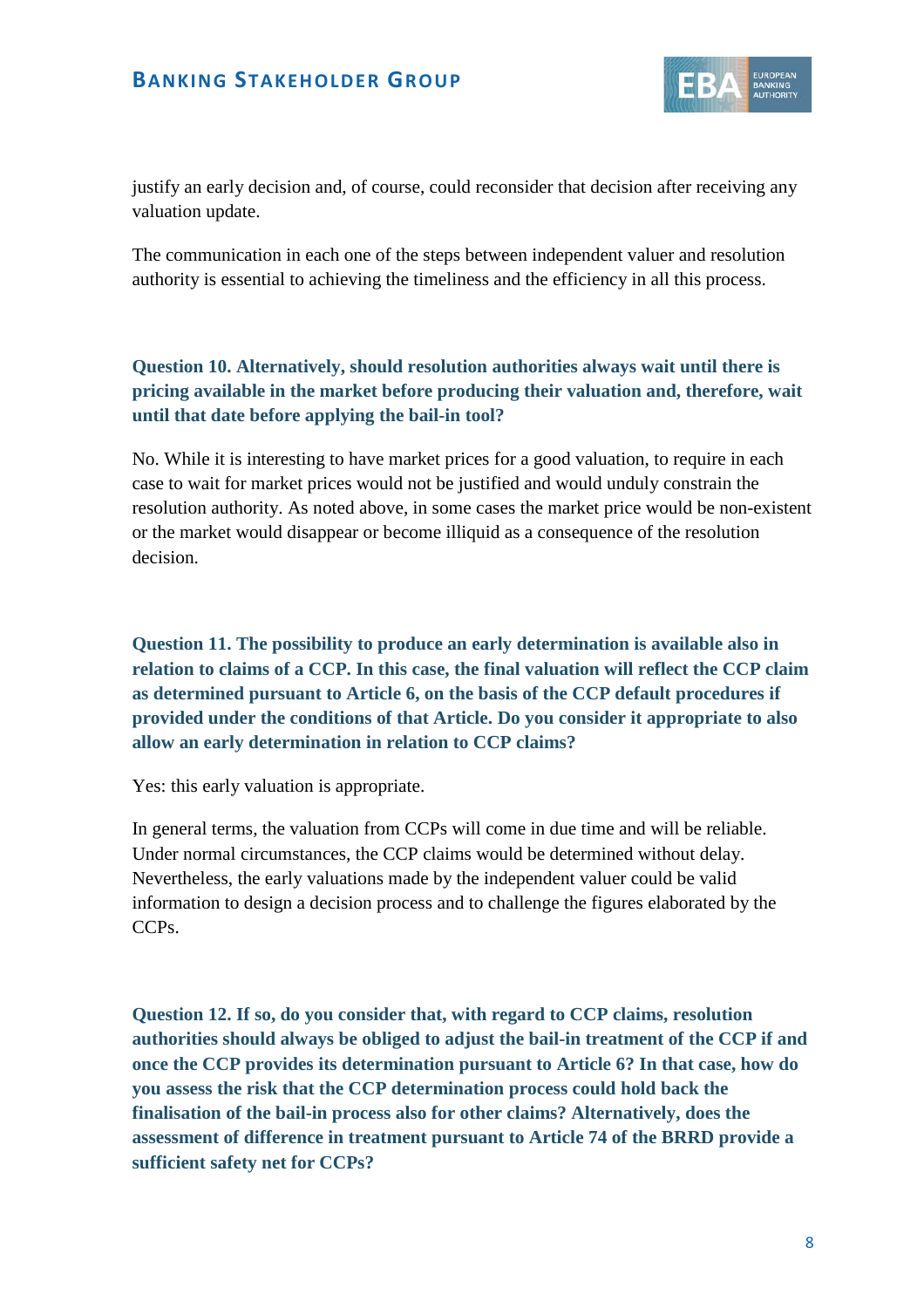

Usually the resolution authority respects CCP valuations produced using the default procedures. Any departure from this criterion, if the resulting difference is material, would trigger litigation. Nevertheless, those default procedures are available for testing the values provided, and only if there is an inconsistency the resolution authority can determine its own values and use them after consulting the CCP competent authority.

The design of this due process is well defined in the Draft and the Article 74 of the Directive provides sufficient guaranty for CCPs.

#### **Question 13. Do you find the guidance provided in paragraph 2 of this Article sufficiently clear as to the terms of comparison?**

Yes, especially the point (a) is easy to determine. The following responses address the problems with point (b).

#### **Question 14. Do you agree with the main drivers of the destruction in value as described in this Article?**

Yes, we agree. But it is important to note that (b) (i) and (ii) are drivers easy to identify and measure. However, drivers (b) (iii) and (iv) are more subjective estimations and, therefore, difficult to measure in practice.

As the decision envisaged in this Article 8 of the Draft is the possible exemption from writing-down or converting the derivatives liability, and this decision is to be made with provisional valuations, the possibility to make a decision without enough reliable information is high.

#### **Question 15. Do you agree with the provision for a precautionary buffer? Do you consider the indicative elements supporting this precautionary buffer as sufficient? Do you see other considerations that should be taken into account when calculating a precautionary buffer?**

The existence of a precautionary buffer would be interesting for assessing the entire consequences of the close-out of derivatives contracts; nevertheless it would be useful to provide more guidance on 1) the concepts and situation that the buffer is covering; and b) the way to assess or measure the costs arising from adverse scenarios.